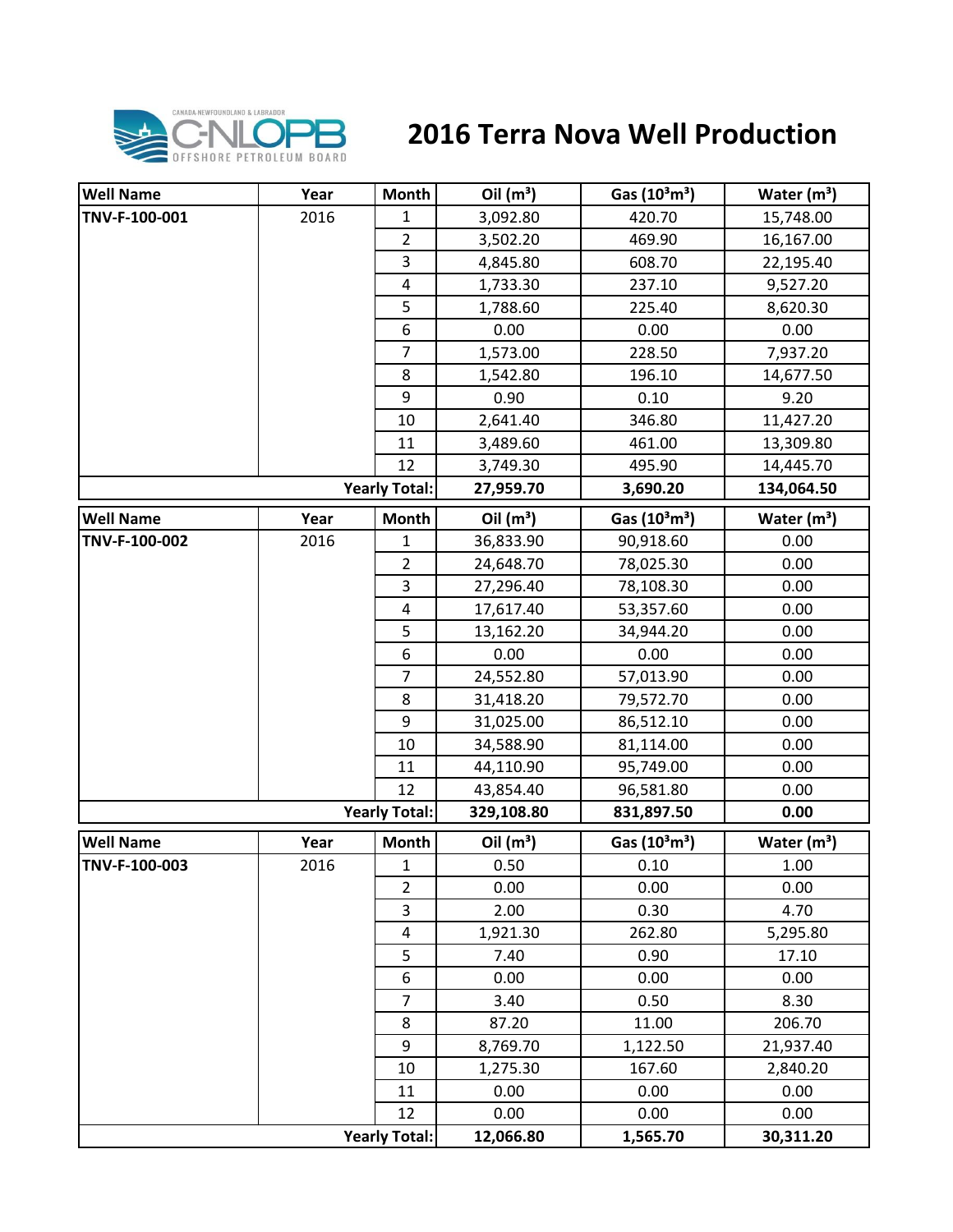| <b>Well Name</b> | Year                 | Month          | Oil $(m^3)$ | Gas $(10^3 \text{m}^3)$ | Water $(m^3)$ |
|------------------|----------------------|----------------|-------------|-------------------------|---------------|
| TNV-F-100-004    | 2016                 | 1              | 20,496.40   | 27,798.00               | 66,139.80     |
|                  |                      | $\overline{2}$ | 9,356.30    | 2,788.60                | 76,783.30     |
|                  |                      | 3              | 11,663.30   | 3,247.10                | 91,187.90     |
|                  |                      | 4              | 6,069.40    | 1,838.20                | 55,141.30     |
|                  |                      | 5              | 5,442.30    | 1,518.30                | 42,449.30     |
|                  |                      | 6              | 0.00        | 0.00                    | 0.00          |
|                  |                      | 7              | 3,883.20    | 1,510.90                | 30,845.10     |
|                  |                      | 8              | 7,905.20    | 2,542.20                | 76,028.70     |
|                  |                      | 9              | 10,577.10   | 2,804.20                | 105,005.70    |
|                  |                      | 10             | 10,084.50   | 2,553.50                | 94,055.90     |
|                  |                      | 11             | 10,449.80   | 2,613.20                | 91,971.60     |
|                  |                      | 12             | 11,720.10   | 2,768.30                | 110,374.10    |
|                  | <b>Yearly Total:</b> |                | 107,647.60  | 51,982.50               | 839,982.70    |

| <b>Well Name</b> | Year | <b>Month</b>         | Oil $(m^3)$ | Gas $(10^3 \text{m}^3)$ | Water $(m^3)$ |
|------------------|------|----------------------|-------------|-------------------------|---------------|
| TNV-G-090-002-W  | 2016 | 1                    | 10,703.80   | 1,393.80                | 110,064.70    |
|                  |      | 2                    | 9,691.80    | 1,244.60                | 98,163.50     |
|                  |      | 3                    | 14,202.20   | 1,707.70                | 139,038.00    |
|                  |      | 4                    | 7,535.40    | 986.60                  | 82,439.90     |
|                  |      | 5                    | 8,118.00    | 978.90                  | 74,896.80     |
|                  |      | 6                    | 0.00        | 0.00                    | 0.00          |
|                  |      | 7                    | 7,777.30    | 1,081.30                | 92,299.80     |
|                  |      | 8                    | 7,520.30    | 914.60                  | 83,954.50     |
|                  |      | 9                    | 4,080.10    | 499.90                  | 49,410.80     |
|                  |      | 10                   | 7,967.40    | 1,001.20                | 100,203.40    |
|                  |      | 11                   | 8,980.40    | 1,135.60                | 94,142.70     |
|                  |      | 12                   | 1,985.50    | 251.30                  | 22,269.70     |
|                  |      | <b>Yearly Total:</b> | 88,562.20   | 11,195.50               | 946,883.80    |

| <b>Well Name</b> | Year | <b>Month</b>         | Oil $(m^3)$ | Gas $(10^3 \text{m}^3)$ | Water $(m^3)$ |
|------------------|------|----------------------|-------------|-------------------------|---------------|
| TNV-G-090-003    | 2016 | 1                    | 5,108.60    | 695.00                  | 62,577.50     |
|                  |      | $\overline{2}$       | 6,017.10    | 807.30                  | 67,284.30     |
|                  |      | 3                    | 2,388.90    | 300.00                  | 25,401.20     |
|                  |      | 4                    | 2,387.80    | 326.70                  | 28,190.10     |
|                  |      | 5                    | 4,342.00    | 547.00                  | 43,227.40     |
|                  |      | 6                    | 0.00        | 0.00                    | 0.00          |
|                  |      | 7                    | 4,947.70    | 718.60                  | 62,597.50     |
|                  |      | 8                    | 3,521.10    | 447.40                  | 43,473.00     |
|                  |      | 9                    | 4,229.80    | 541.40                  | 55,008.30     |
|                  |      | 10                   | 6,684.30    | 877.50                  | 71,705.50     |
|                  |      | 11                   | 6,003.20    | 793.10                  | 56,778.00     |
|                  |      | 12                   | 5,380.70    | 711.60                  | 51,272.40     |
|                  |      | <b>Yearly Total:</b> | 51,011.20   | 6,765.60                | 567,515.20    |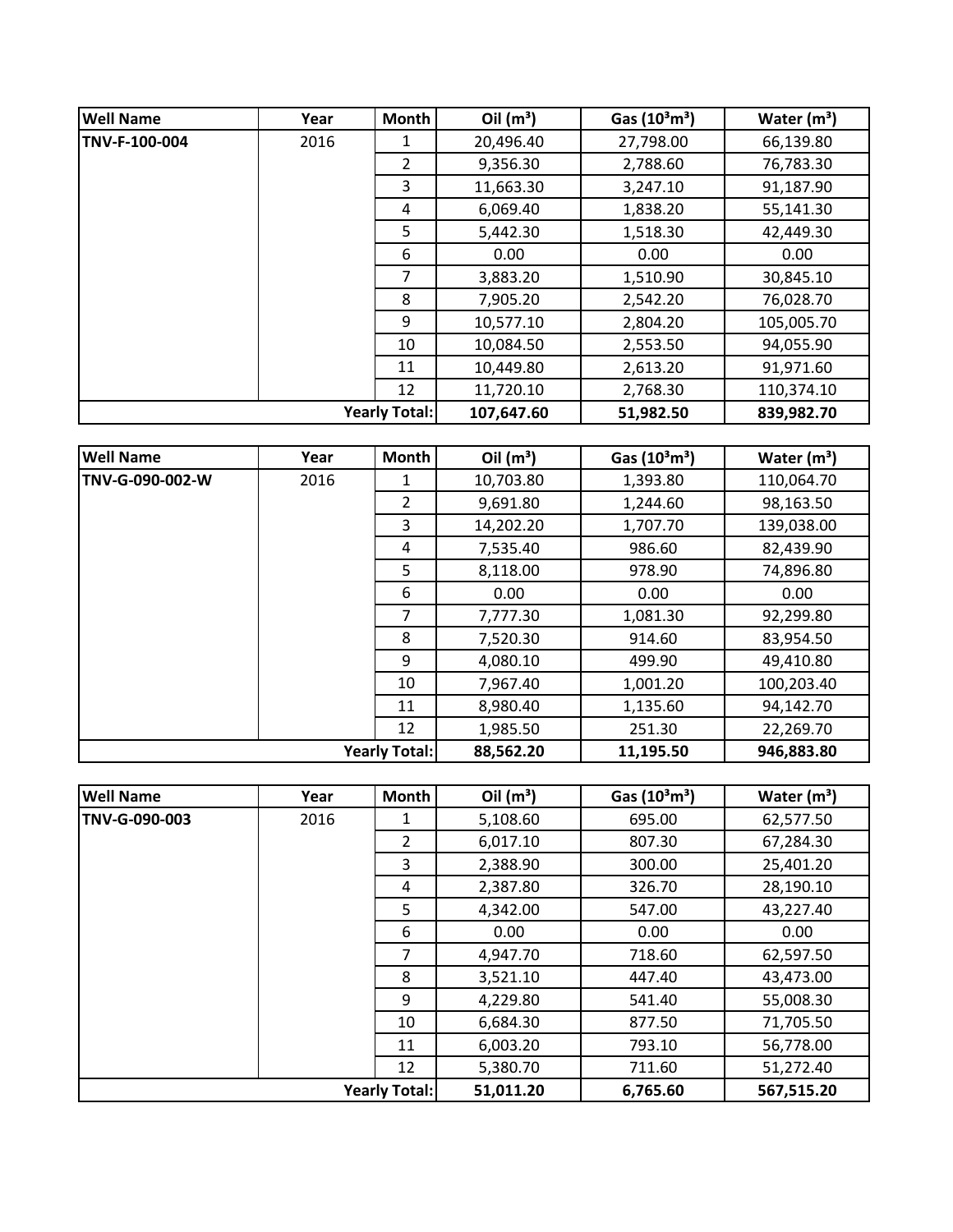| <b>Well Name</b> | Year | <b>Month</b>         | Oil $(m^3)$ | Gas $(10^3 \text{m}^3)$ | Water $(m^3)$ |
|------------------|------|----------------------|-------------|-------------------------|---------------|
| TNV-G-090-005-Y  | 2016 | 1                    | 0.00        | 0.00                    | 0.00          |
|                  |      | $\overline{2}$       | 0.00        | 0.00                    | 0.00          |
|                  |      | 3                    | 0.00        | 0.00                    | 0.00          |
|                  |      | 4                    | 1.70        | 0.20                    | 21.60         |
|                  |      | 5                    | 0.90        | 0.10                    | 10.20         |
|                  |      | 6                    | 0.00        | 0.00                    | 0.00          |
|                  |      | 7                    | 0.40        | 0.10                    | 4.60          |
|                  |      | 8                    | 0.00        | 0.00                    | 0.00          |
|                  |      | 9                    | 0.50        | 0.10                    | 4.80          |
|                  |      | 10                   | 1,041.10    | 134.80                  | 10,393.70     |
|                  |      | 11                   | 0.00        | 0.00                    | 0.00          |
|                  |      | 12                   | 0.00        | 0.00                    | 0.00          |
|                  |      | <b>Yearly Total:</b> | 1,044.60    | 135.30                  | 10,434.90     |

| <b>Well Name</b>     | Year | <b>Month</b>   | Oil $(m^3)$ | Gas $(10^3 \text{m}^3)$ | Water $(m^3)$ |
|----------------------|------|----------------|-------------|-------------------------|---------------|
| TNV-G-090-006-Z      | 2016 |                | 9,037.40    | 1,598.50                | 94,867.50     |
|                      |      | $\overline{2}$ | 7,523.30    | 1,312.30                | 84,761.90     |
|                      |      | 3              | 10,194.00   | 1,664.70                | 107,909.30    |
|                      |      | 4              | 5,238.70    | 931.50                  | 60,485.50     |
|                      |      | 5              | 4,318.20    | 707.20                  | 42,047.00     |
|                      |      | 6              | 0.00        | 0.00                    | 0.00          |
|                      |      | 7              | 5,100.20    | 963.10                  | 51,985.30     |
|                      |      | 8              | 8,985.10    | 1,484.20                | 72,294.40     |
|                      |      | 9              | 6,324.00    | 1,052.30                | 53,574.70     |
|                      |      | 10             | 8,502.40    | 1,451.10                | 84,855.60     |
|                      |      | 11             | 8,860.90    | 1,521.80                | 82,775.10     |
|                      |      | 12             | 11,027.10   | 1,896.00                | 79,224.10     |
| <b>Yearly Total:</b> |      |                | 85,111.30   | 14,582.70               | 814,780.40    |

| <b>Well Name</b> | Year | <b>Month</b>         | Oil $(m^3)$ | Gas $(10^3 \text{m}^3)$ | Water $(m^3)$ |
|------------------|------|----------------------|-------------|-------------------------|---------------|
| TNV-G-090-009    | 2016 | 1                    | 0.00        | 0.00                    | 0.00          |
|                  |      | $\overline{2}$       | 0.00        | 0.00                    | 0.00          |
|                  |      | 3                    | 0.50        | 0.10                    | 0.40          |
|                  |      | 4                    | 0.00        | 0.00                    | 0.00          |
|                  |      | 5                    | 0.00        | 0.00                    | 0.00          |
|                  |      | 6                    | 0.00        | 0.00                    | 0.00          |
|                  |      | 7                    | 0.20        | 0.00                    | 0.10          |
|                  |      | 8                    | 2,951.50    | 353.60                  | 12,499.70     |
|                  |      | q                    | 1,927.00    | 232.60                  | 7,594.60      |
|                  |      | 10                   | 6,922.20    | 856.90                  | 23,288.80     |
|                  |      | 11                   | 7,498.30    | 934.00                  | 27,891.20     |
|                  |      | 12                   | 6,022.50    | 751.00                  | 34,547.00     |
|                  |      | <b>Yearly Total:</b> | 25,322.20   | 3,128.20                | 105,821.80    |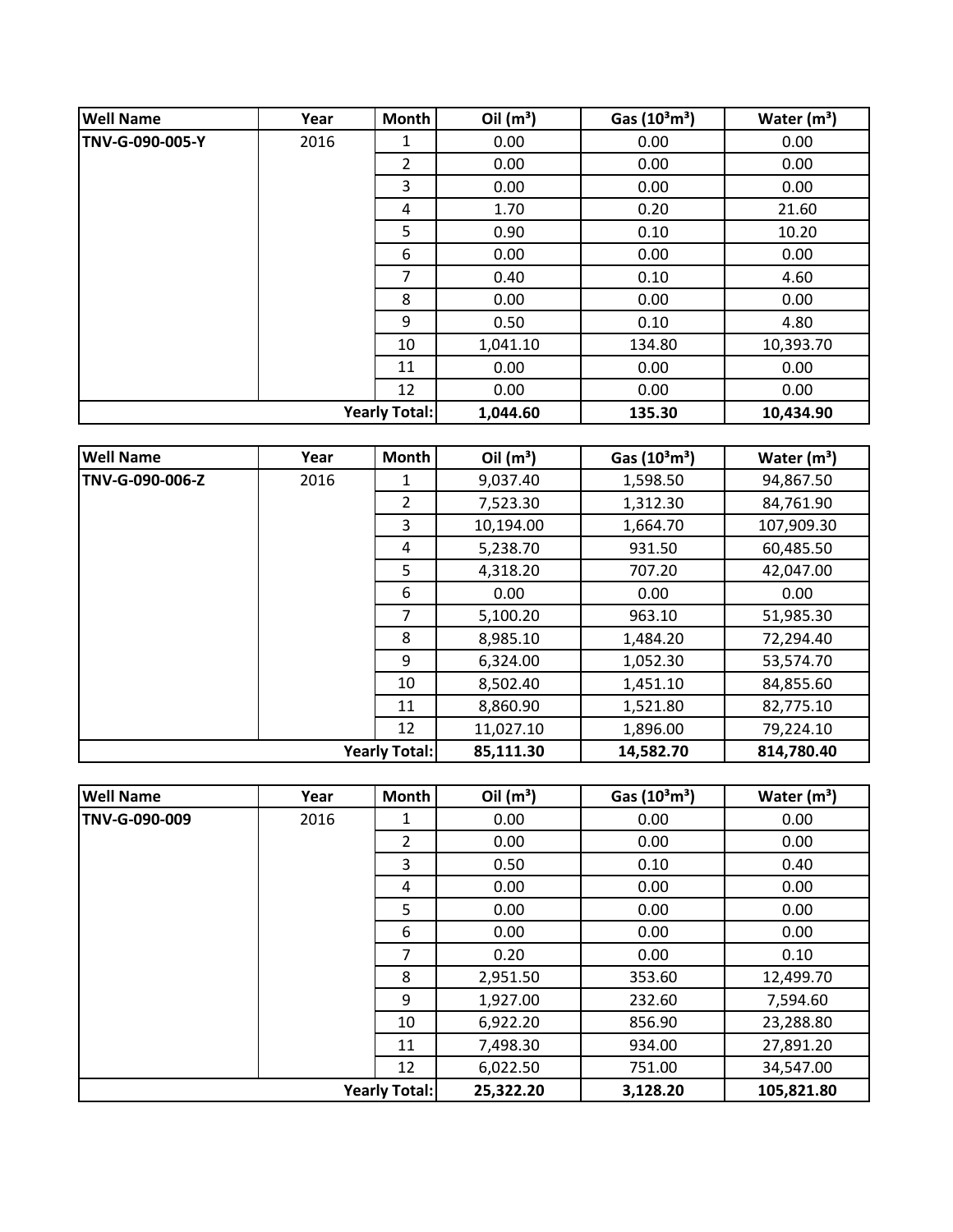| <b>Well Name</b> | Year                 | <b>Month</b>   | Oil $(m^3)$ | Gas $(10^3 \text{m}^3)$ | Water $(m^3)$ |
|------------------|----------------------|----------------|-------------|-------------------------|---------------|
| TNV-L-098-001-Y  | 2016                 |                | 4,009.30    | 4,394.30                | 82.80         |
|                  |                      | $\overline{2}$ | 17,950.20   | 18,041.50               | 2,457.00      |
|                  |                      | 3              | 17,353.30   | 16,412.10               | 2,991.10      |
|                  |                      | 4              | 15,658.00   | 11,476.30               | 3,745.90      |
|                  |                      | 5.             | 4,147.80    | 2,693.50                | 1,842.70      |
|                  |                      | 6              | 3,939.80    | 2,100.00                | 854.60        |
|                  |                      | 7              | 20,427.70   | 15,511.80               | 5,135.00      |
|                  |                      | 8              | 50,156.30   | 46,542.80               | 8,735.40      |
|                  |                      | 9              | 34,458.80   | 32,063.20               | 10,839.90     |
|                  |                      | 10             | 34,843.40   | 32,582.70               | 17,984.40     |
|                  |                      | 11             | 42,422.90   | 49,306.20               | 21,683.00     |
|                  |                      | 12             | 32,704.00   | 37,082.60               | 25,135.70     |
|                  | <b>Yearly Total:</b> |                | 278,071.50  | 268,207.00              | 101,487.50    |

| <b>Well Name</b>     | Year | Month          | Oil $(m^3)$ | Gas $(10^3 \text{m}^3)$ | Water $(m^3)$ |
|----------------------|------|----------------|-------------|-------------------------|---------------|
| TNV-L-098-002        | 2016 | 1              | 22,878.90   | 16,776.90               | 9,951.10      |
|                      |      | $\overline{2}$ | 5,312.00    | 4,340.70                | 4,435.60      |
|                      |      | 3              | 18,338.20   | 14,709.70               | 16,301.70     |
|                      |      | 4              | 13,107.40   | 11,512.50               | 12,566.20     |
|                      |      | 5              | 10,112.30   | 8,180.50                | 8,176.50      |
|                      |      | 6              | 5,604.00    | 3,030.50                | 2,153.60      |
|                      |      | 7              | 22,202.50   | 16,632.10               | 8,520.10      |
|                      |      | 8              | 61,083.30   | 39,101.50               | 18,341.80     |
|                      |      | 9              | 49,110.50   | 32,888.00               | 15,087.90     |
|                      |      | 10             | 36,146.30   | 28,981.00               | 12,160.70     |
|                      |      | 11             | 23,761.20   | 19,506.70               | 8,534.60      |
|                      |      | 12             | 26,683.00   | 19,914.50               | 9,158.00      |
| <b>Yearly Total:</b> |      |                | 294,339.60  | 215,574.60              | 125,387.80    |

| <b>Well Name</b> | Year | <b>Month</b>         | Oil $(m^3)$ | Gas $(10^3 \text{m}^3)$ | Water $(m^3)$ |
|------------------|------|----------------------|-------------|-------------------------|---------------|
| TNV-L-098-004    | 2016 |                      | 9,137.80    | 1,261.00                | 66,665.10     |
|                  |      | $\overline{2}$       | 14,299.00   | 1,946.00                | 53,106.60     |
|                  |      | 3                    | 27,552.80   | 3,510.60                | 71,842.30     |
|                  |      | 4                    | 15,100.80   | 2,095.00                | 63,487.20     |
|                  |      | 5                    | 12,701.60   | 1,623.00                | 61,637.00     |
|                  |      | 6                    | 189.10      | 26.00                   | 228.60        |
|                  |      | 7                    | 24,644.50   | 3,630.90                | 62,500.30     |
|                  |      | 8                    | 23,818.00   | 3,069.60                | 52,884.60     |
|                  |      | 9                    | 13,727.00   | 1,782.10                | 50,665.40     |
|                  |      | 10                   | 24,583.90   | 3,273.60                | 64,853.80     |
|                  |      | 11                   | 32,606.70   | 4,369.30                | 57,947.00     |
|                  |      | 12                   | 28,467.40   | 3,819.00                | 58,859.80     |
|                  |      | <b>Yearly Total:</b> | 226,828.60  | 30,406.10               | 664,677.70    |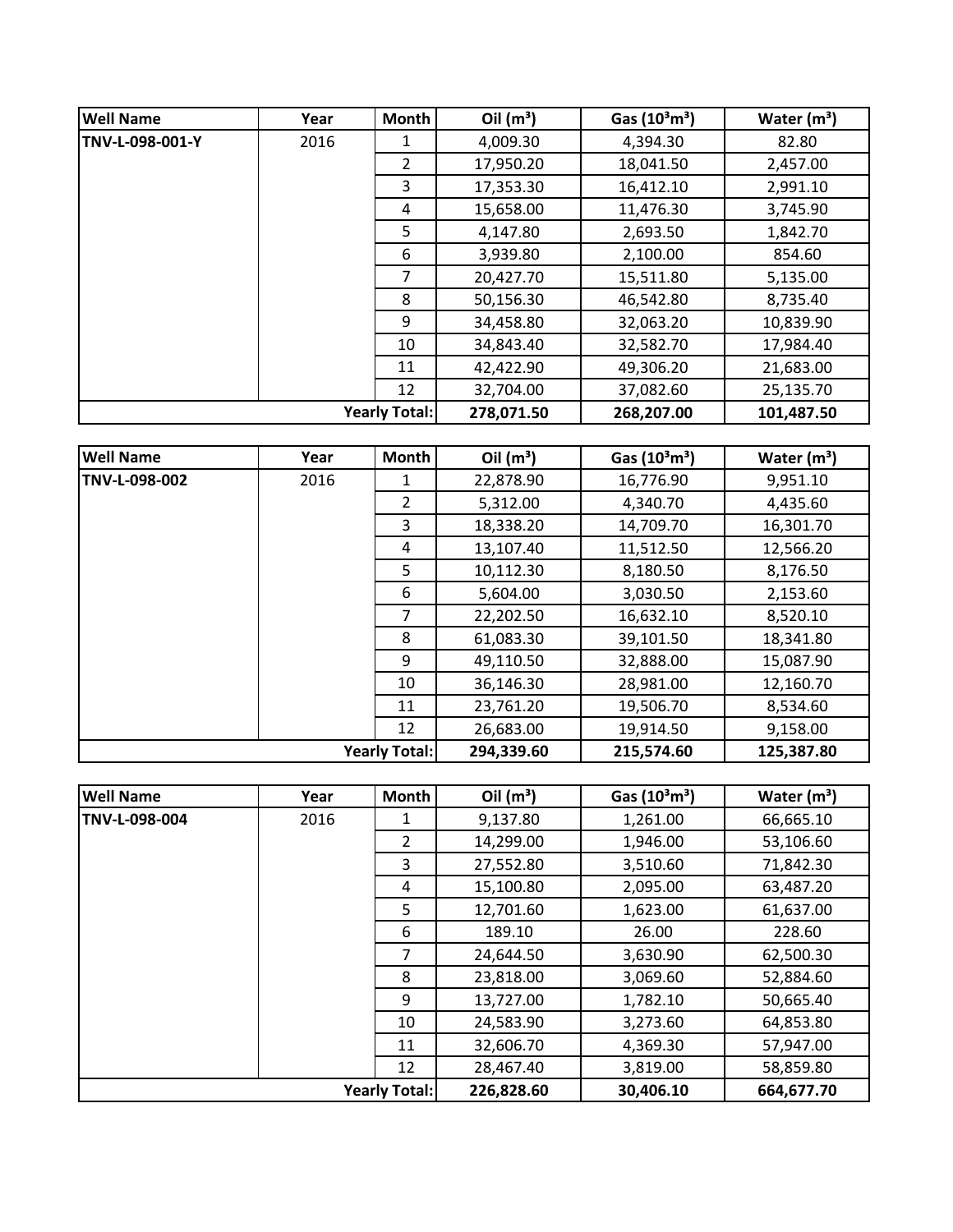| <b>Well Name</b> | Year | Month                | Oil $(m^3)$ | Gas $(10^3 \text{m}^3)$ | Water $(m^3)$ |
|------------------|------|----------------------|-------------|-------------------------|---------------|
| TNV-L-098-007-X  | 2016 | 1                    | 0.00        | 0.00                    | 0.00          |
|                  |      | $\overline{2}$       | 0.00        | 0.00                    | 0.00          |
|                  |      | 3                    | 0.00        | 0.00                    | 0.00          |
|                  |      | 4                    | 0.00        | 0.00                    | 0.00          |
|                  |      | 5                    | 0.00        | 0.00                    | 0.00          |
|                  |      | 6                    | 0.00        | 0.00                    | 0.00          |
|                  |      | 7                    | 535.90      | 84.00                   | 1,298.40      |
|                  |      | 8                    | 0.00        | 0.00                    | 0.00          |
|                  |      | 9                    | 0.00        | 0.00                    | 0.00          |
|                  |      | 10                   | 9,610.50    | 1,361.10                | 18,543.70     |
|                  |      | 11                   | 10,435.60   | 1,487.00                | 19,863.40     |
|                  |      | 12                   | 5,990.40    | 854.60                  | 15,224.40     |
|                  |      | <b>Yearly Total:</b> | 26,572.40   | 3,786.70                | 54,929.90     |

| <b>Well Name</b>     | Year | Month          | Oil $(m^3)$ | Gas $(10^3 \text{m}^3)$ | Water $(m^3)$ |
|----------------------|------|----------------|-------------|-------------------------|---------------|
| TNV-L-098-008        | 2016 | 1              | 0.00        | 0.00                    | 0.00          |
|                      |      | $\overline{2}$ | 0.00        | 0.00                    | 0.00          |
|                      |      | 3              | 0.00        | 0.00                    | 0.00          |
|                      |      | 4              | 0.00        | 0.00                    | 0.00          |
|                      |      | 5              | 0.00        | 0.00                    | 0.00          |
|                      |      | 6              | 0.00        | 0.00                    | 0.00          |
|                      |      | $\overline{7}$ | 55.00       | 8.00                    | 504.50        |
|                      |      | 8              | 0.00        | 0.00                    | 0.00          |
|                      |      | 9              | 0.00        | 0.00                    | 0.00          |
|                      |      | 10             | 3,755.70    | 493.00                  | 28,324.80     |
|                      |      | 11             | 4,743.70    | 626.80                  | 31,543.80     |
|                      |      | 12             | 7,700.90    | 1,018.60                | 39,985.60     |
| <b>Yearly Total:</b> |      |                | 16,255.30   | 2,146.40                | 100,358.70    |

| <b>Well Name</b>     | Year | <b>Month</b>   | Oil $(m^3)$ | Gas $(10^3 \text{m}^3)$ | Water $(m^3)$ |
|----------------------|------|----------------|-------------|-------------------------|---------------|
| TNV-L-098-009        | 2016 | 1              | 7,263.40    | 1,002.20                | 35,482.30     |
|                      |      | $\overline{2}$ | 5,860.20    | 797.50                  | 29,304.90     |
|                      |      | 3              | 4,088.80    | 521.00                  | 18,841.40     |
|                      |      | 4              | 35.10       | 4.90                    | 152.40        |
|                      |      | 5              | 1.90        | 0.30                    | 6.70          |
|                      |      | 6              | 0.00        | 0.00                    | 0.00          |
|                      |      | 7              | 2,726.00    | 401.60                  | 10,450.50     |
|                      |      | 8              | 18.40       | 2.40                    | 69.20         |
|                      |      | q              | 0.00        | 0.00                    | 0.00          |
|                      |      | 10             | 1.60        | 0.20                    | 5.80          |
|                      |      | 11             | 0.00        | 0.00                    | 0.00          |
|                      |      | 12             | 5.60        | 0.70                    | 18.80         |
| <b>Yearly Total:</b> |      |                | 20,001.00   | 2,730.80                | 94,332.00     |